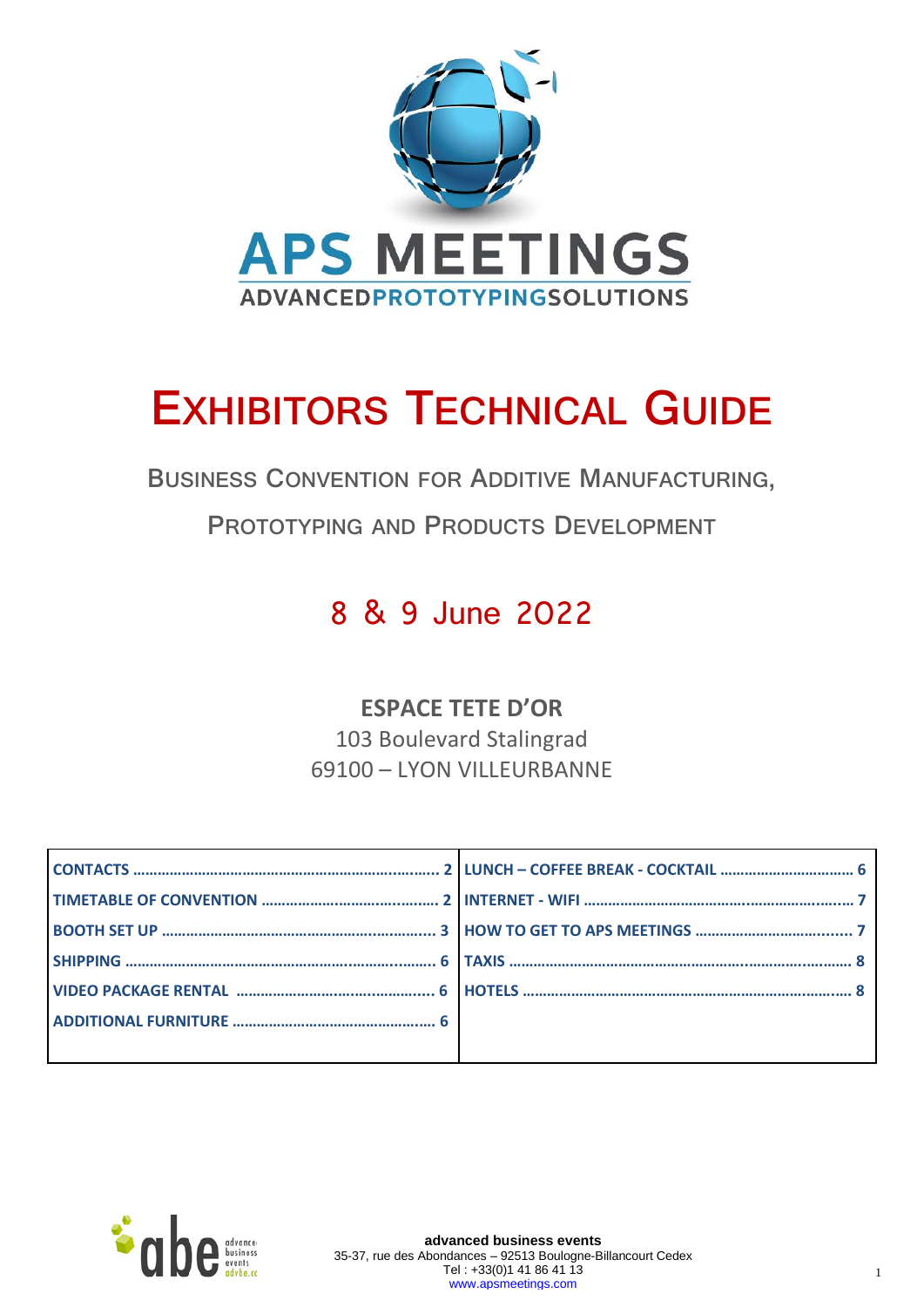### CONTACTS

For further information please contact us:

**France Contacts**  Djamil LOUNES<sup>US</sup> T. +33 (0)1 41 86 49 40 [dlounes@advbe.com](mailto:Fkara@adhes.com)

Axel BONNET <sup>1</sup> T. +33 (0)1 41 86 41 96 [abonnet@advbe.com](mailto:Fkara@adhes.com)

**International Contact** Suzana DUHANEANU<sup>OOO</sup> T. +33 (0)1 41 86 41 90 [sduhaneanu@advbe.com](mailto:sduhaneanu@advbe.com)

**Logistics**  Nadia SHEPOVALOVA **OGC** T. +33 (0)1 41 86 41 13 [nshepovalova@advbe.com](mailto:Lgrisel@adhes.com)

**Marketing / Communication** Claire-Marie DIDIOT **O** T. +33 (0)1 41 86 41 45 [cmdidiot@advbe.com](mailto:cmdidiot@advbe.com)

**advanced business events**  35-37, rue des Abondances 92513 Boulogne-Billancourt  $T. : +33(0)141864940$ Web Sites: [www.apsmeetings.com](http://www.apsmeetings.com/) - [www.advbe.com](http://www.advbe.com/) E-mail : [aps@advbe.com](mailto:aps@advbe.com)

### TIMETABLE OF CONVENTION

Timetable is given for information only. The final program will be on your planning.

#### **Tuesday, June 7 th**

.

05:00 pm – 07:30 pm: Access of exhibitors

#### **Wednesday, June 8 th**

08:00 am – 09:00 am: Reception 09:00 am – 12:30 am: One to One Meetings / Conferences 12:30 am – 02:00 pm: Business Lunch 02:00 pm – 06:30 pm: One to One Meetings / Conferences 07:00 pm: Cocktail Evening

#### **Thursday, June 9 th**

08:30 am – 09:00 am: Reception 09:00 am – 12:30 pm: One to One Meetings / Conferences 12:30 pm – 02:00 pm: Business Lunch 02:00 pm – 04:30 pm: One to One Meetings / Conferences 05:00 pm: End of convention



**advanced business events** 35-37, rue des Abondances – 92513 Boulogne-Billancourt Cedex Tel : +33(0)1 41 86 41 13 [www.apsmeetings.com](http://www.apsmeetings.com/)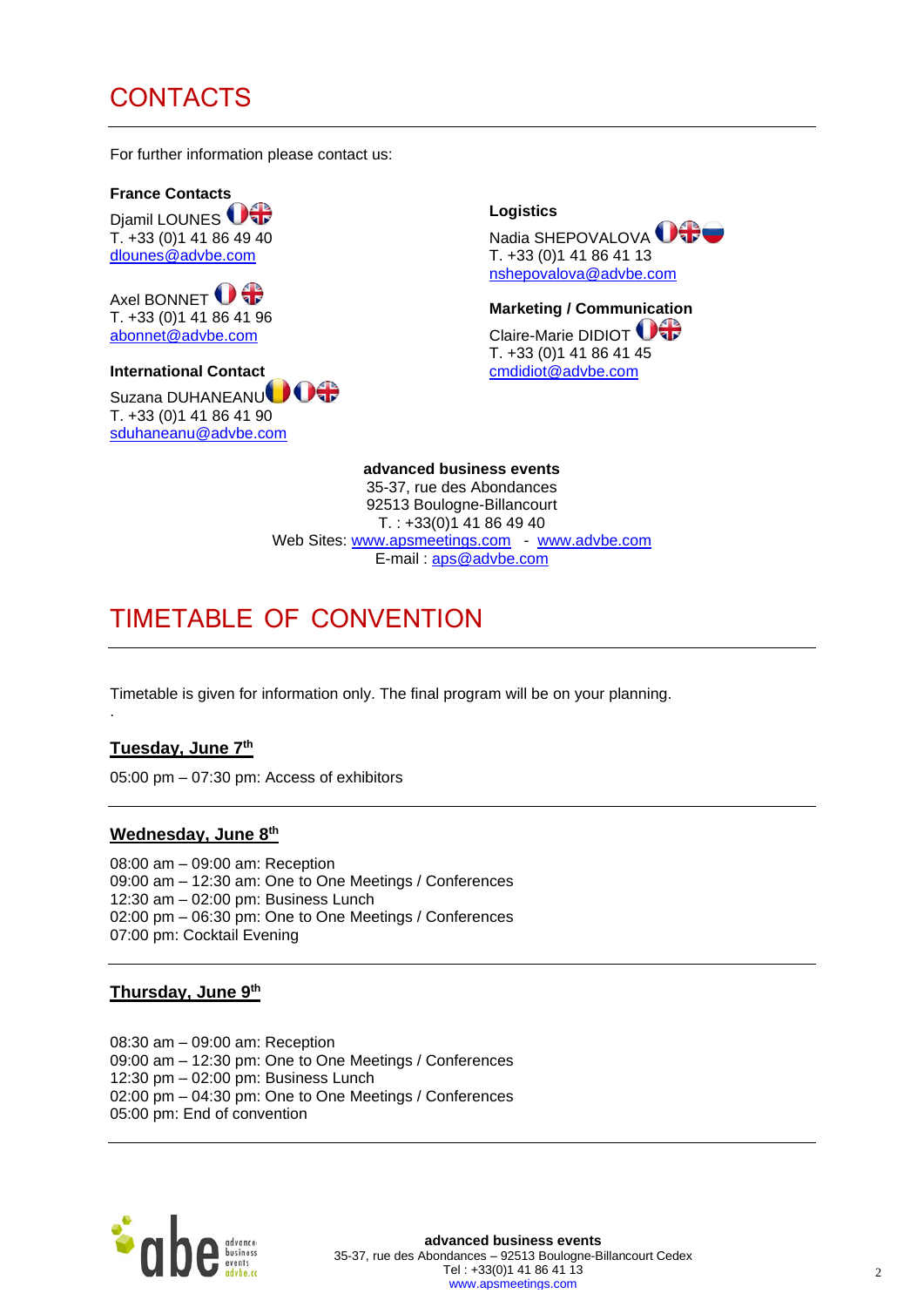### BOOTH SET UP

| <b>STANDARD Option / 6m<sup>2</sup></b>                                     | PLUS Option / 9m <sup>2</sup>                           |  |
|-----------------------------------------------------------------------------|---------------------------------------------------------|--|
|                                                                             |                                                         |  |
| A fully equipped including:                                                 | A fully equipped including:                             |  |
| - 1 power point                                                             | - 1 power point                                         |  |
| - 1 table                                                                   | - 2 tables                                              |  |
| - 4 chairs                                                                  | - 6 chairs                                              |  |
| - 1 fascia board                                                            | - 1 fascia board                                        |  |
| Access for 1 delegate                                                       | <b>Access for 2 delegates</b>                           |  |
| • Une fiche de présentation dans le catalogue APS                           | • Une fiche de présentation dans le catalogue APS       |  |
| Meetings                                                                    | Meetings                                                |  |
| • A personalized 2-day schedule of pre-planned                              | • A personalized 2-day schedule of pre-planned          |  |
| B2B meetings based on your choices                                          | B2B meetings based on your choices                      |  |
| • Business seated lunches on June $8th$ and $9th$ and                       | • Business seated lunches on June $8th$ and $9th$ and   |  |
| cocktail on the 8 <sup>th</sup> evening                                     | cocktail on the 8 <sup>th</sup> evening                 |  |
| • Permanent coffee breaks access on June 8 <sup>h</sup> and 9 <sup>th</sup> | • Permanent coffee breaks access on June $8h$ and $9th$ |  |
| • Your detailed company profile in the APS Meetings                         | • Your detailed company profile in the APS Meetings     |  |
| 2022 catalogue                                                              | 2022 catalogue                                          |  |
| • The APS Meetings 2022 catalogue with detailed                             | • The APS Meetings 2022 catalogue with detailed         |  |
| profiles and direct contacts to all participants                            | profiles and direct contacts to all participants        |  |

In order to customize your space, we strongly recommend you to bring graphics. You must bring necessary materials to hang or paste your graphics (chains, adhesives and so forth). **It is strictly forbidden to drill into the panels.** 

Your booth is equipped with an electric outlet. You must bring multiple outlets if you're planning to use several devices.

### BOOTH SET UP

BOOTH DISMANTLING

Access to th stand will be on **June 7 th , 2022** from General dismantling takes place on **9 th June 05:00 pm until 07:30 pm** maximum. Your stands will be fitted and equipped. The space will be open from **June 8 th from 08:00 am**

**from 06:h00 pm**

For all questions related to the setup of your booth, please contact our contractor directly.

#### **SL PROD M. Stéphane LOMBARD** Portable : +33(0)6 17 17 52 77

E-mail : [steflombard34@gmail.com](mailto:steflombard34@gmail.com)

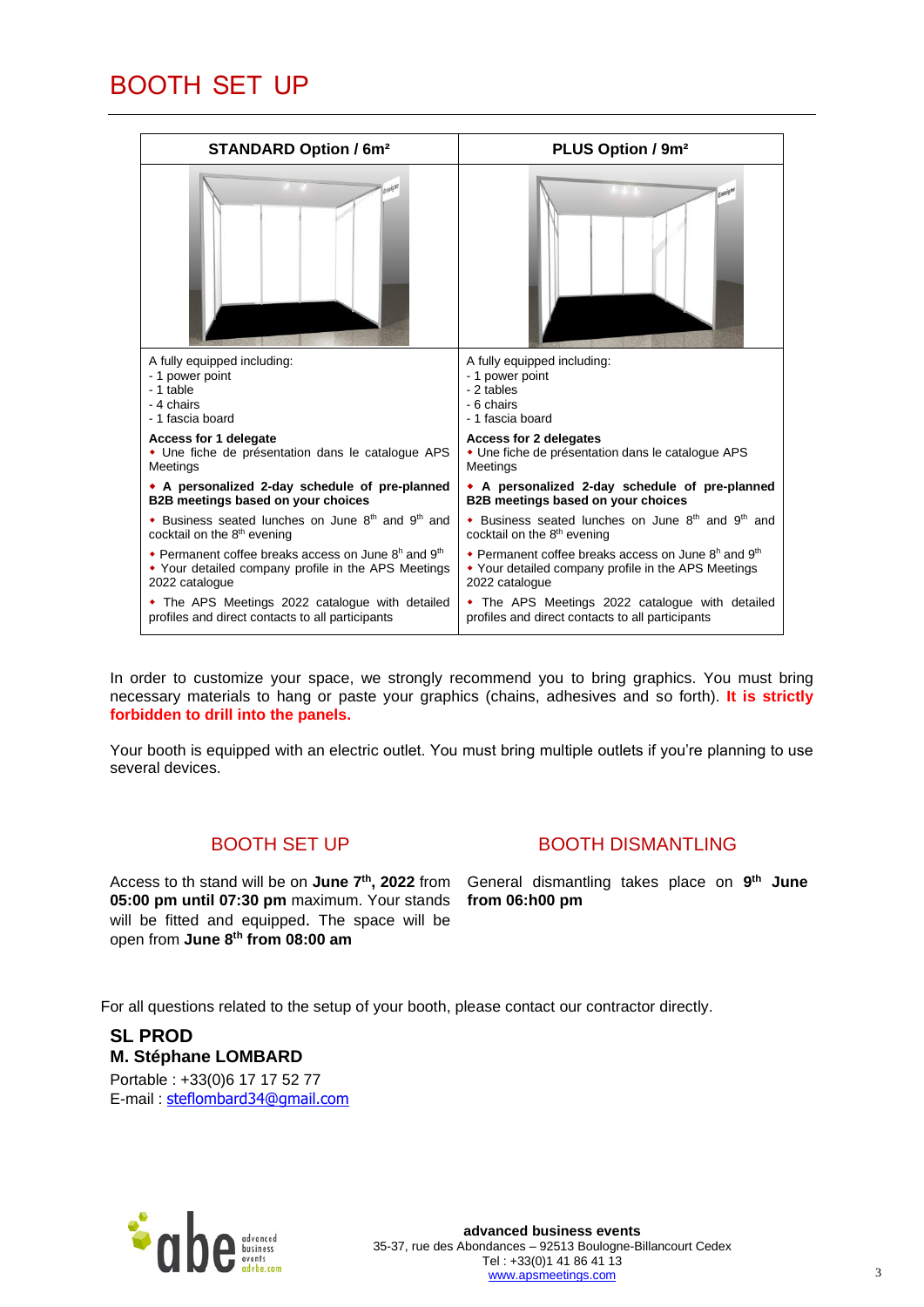## Stand équipé 6 m<sup>2</sup> - 3 faces





Cloisons modulaires en mélaminé blanc Ht : 2.50 m

Moquette noire

Enseigne exposant 400 x 300 mm

1 spot 100 W pour 3m<sup>2</sup> + Prise PC 16A

# Stand équipé 9 m<sup>2</sup> - 3 faces





Cloisons modulaires en mélaminé blanc Ht : 2.50 m

Moquette noire

Enseigne exposant 400 x 300 mm

1 spot 100 W pour 3m<sup>2</sup> + Prise PC 16A



#### advanced business events 35-37, rue des Abondances - 92513 Boulogne-Billancourt Cedex Tel: +33(0)1 41 86 41 13 www.apsmeetings.com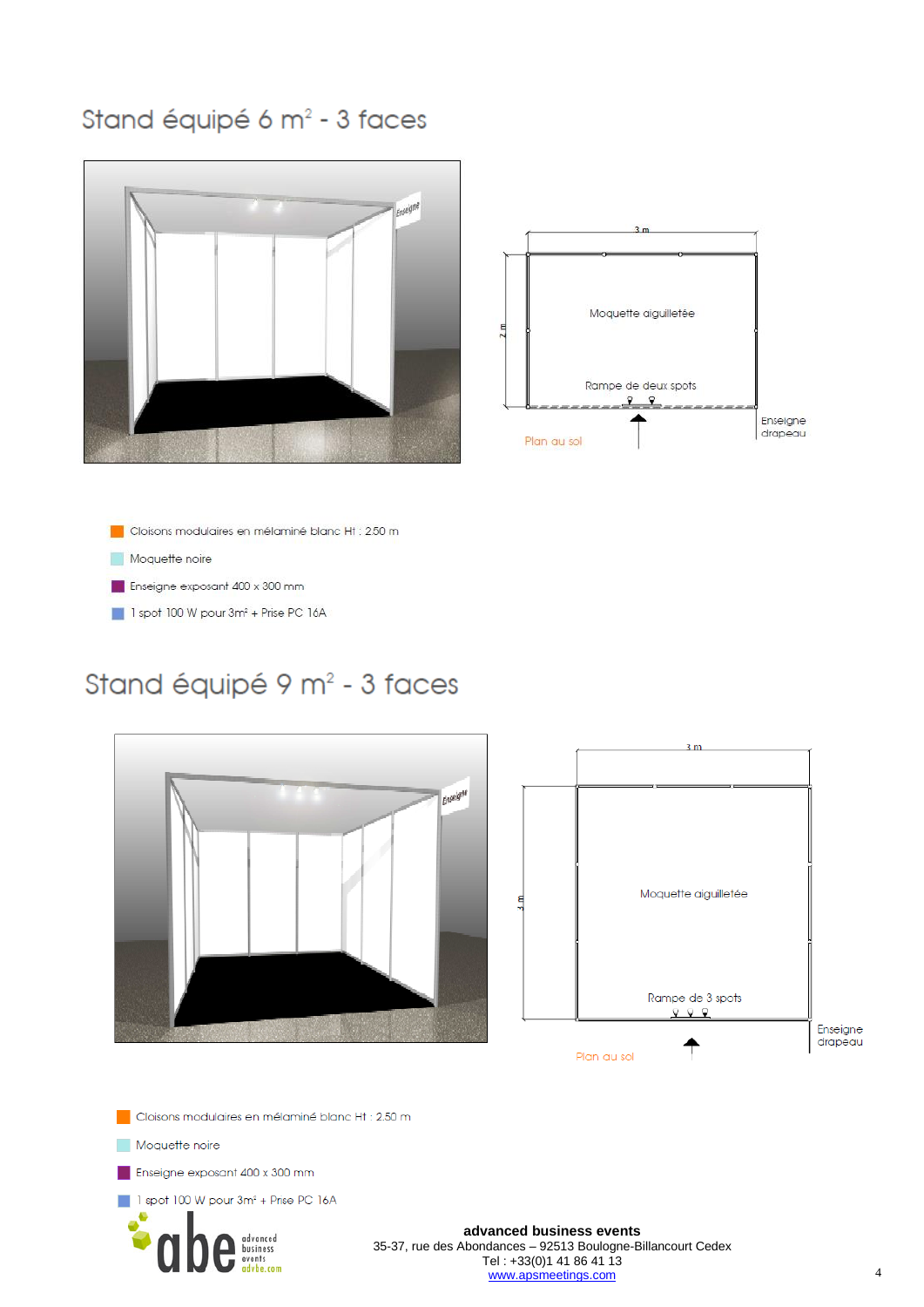# SPROD. Donnez de la visibilité a vos stands!

Visuel imprimé sur Bâche PVC réutilisable PUHT / m2 80,00 € ou

Cloisons imprimées en Easydot non reutilisable PUHT / cloison 195,00 €

- Visuel imprimé sur Tissus imprimé réutilisable PUHT/m2 85,00€



En coordination avec la Sté abe , ORSA EVENTS aménage votre stand géré par Stéphane Lombard / SL PROD.

SL PROD vous propose de vous démarquer en vous fournissant une signalétique adaptée a votre emplacement Avant toute demande, merci de vous renseigner auprès de abe sur les dimensions de votre stand afin de nous communiquer le nombre de cloisons et de ml.



Les Fichiers Numériques doivent être a la dimensions du support 2401 x 952 mm

![](_page_4_Picture_10.jpeg)

contact SL PROD : Stephane Lombard @: steflombard34@gmail.com Tél: +33 0617175277

![](_page_4_Picture_12.jpeg)

Ht 2401 x 952 larg

advanced business events 35-37, rue des Abondances - 92513 Boulogne-Billancourt Cedex Tel: +33(0)1 41 86 41 13 www.apsmeetings.com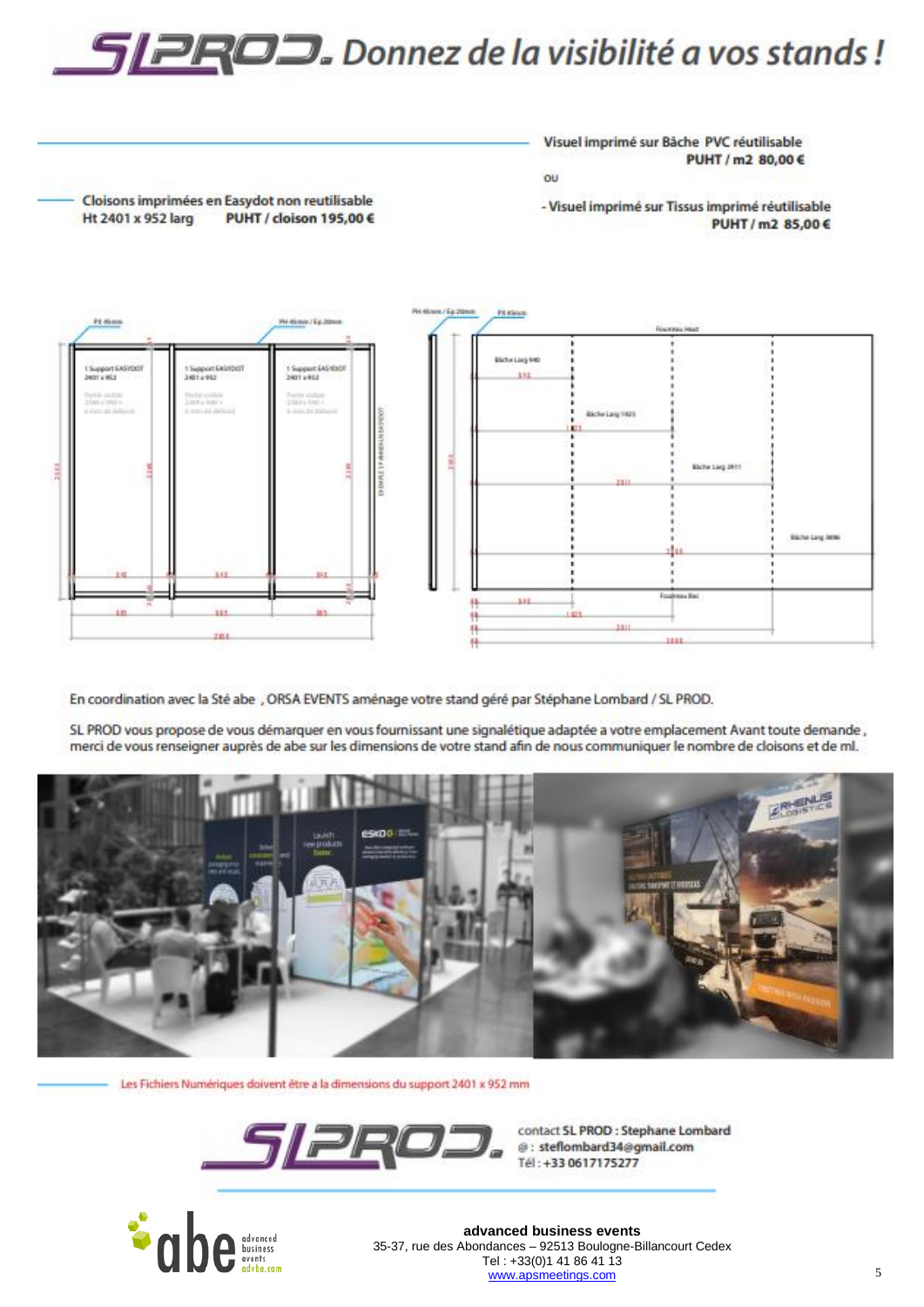All deliveries of equipment for your booth should be sent to the following address, **indicating the name of the company and the name of the event « APS MEETINGS 2022 »:**

> **ESPACE TETE D'OR**  103 Boulevard Stalingrad 69100 – LYON VILLEURBANNE Tel : +33 (0)4 78 94 69 00 / Fax : +33 (0)4 72 44 06 23

![](_page_5_Picture_3.jpeg)

**Delivery Date: from May 30 to June 3 and June 7, 2022. Closed on June 6 Mandatory date for pickup of material: June 9 th , 2022 (Closing)**

### VIDEO PACKAGE RENTAL

Il you wish to rent flat TV:

- 42 " (106cm) and DVD player
- 32" (82cm) on a table

Please contact our service provider (the renting of the flat TV is in extra charged):

#### **NAPAKEO IT Support & Services**

8, rue du Château d'Eau - 31700 BLAGNAC Tél. : +33 (0)5 47 74 85 17 - E-mail : [info@napakeo.com](mailto:info@napakeo.com)

### ADDITIONAL FURNITURE

For all requests for additional furniture, please send an email to:

#### **Florence MARTINET**

Responsable Commerciale **GL events Mobilier** | Route d'Irigny | ZI Nord | BP 40 | 69530 BRIGNAIS Tel : + 33 (0) 4 72 31 53 87 | Fax: +33 (0) 4 72 31 54 85 | Mob: +33 (0) 6 80 85 01 91 florence.martinet@gl-events.com | htpp://www.gl-events-mobilier.com | http://www.gl-events.com

**[CATALOGUE](https://extra.gl-events.com/www/catalogue-mobilier-salon-2022.pdf) Deadline = May 30th** 

# LUNCH – COFFEE BREAK - COCKTAIL

#### **Lunches:**

A seated business lunch will be catered on **June 8 th and 9 th**. This is a good opportunity to have informal meetings.

#### **Coffee break:**

Complimentary hot and cold beverages will be offered to all the participants on June 8<sup>th</sup> and 9<sup>th</sup> from 08.00 to 11.00 and from 02.00 à 04.00.

#### **Cocktail:**

A cocktail, offered to all the participants, will be held on **June 8 th at 07.00 in the Espace Tête d'Or.**

### INTERNET - WIFI

The WiFi connection will be provided by the Espace Tête d'Or. The access codes will be given on site.

![](_page_5_Picture_26.jpeg)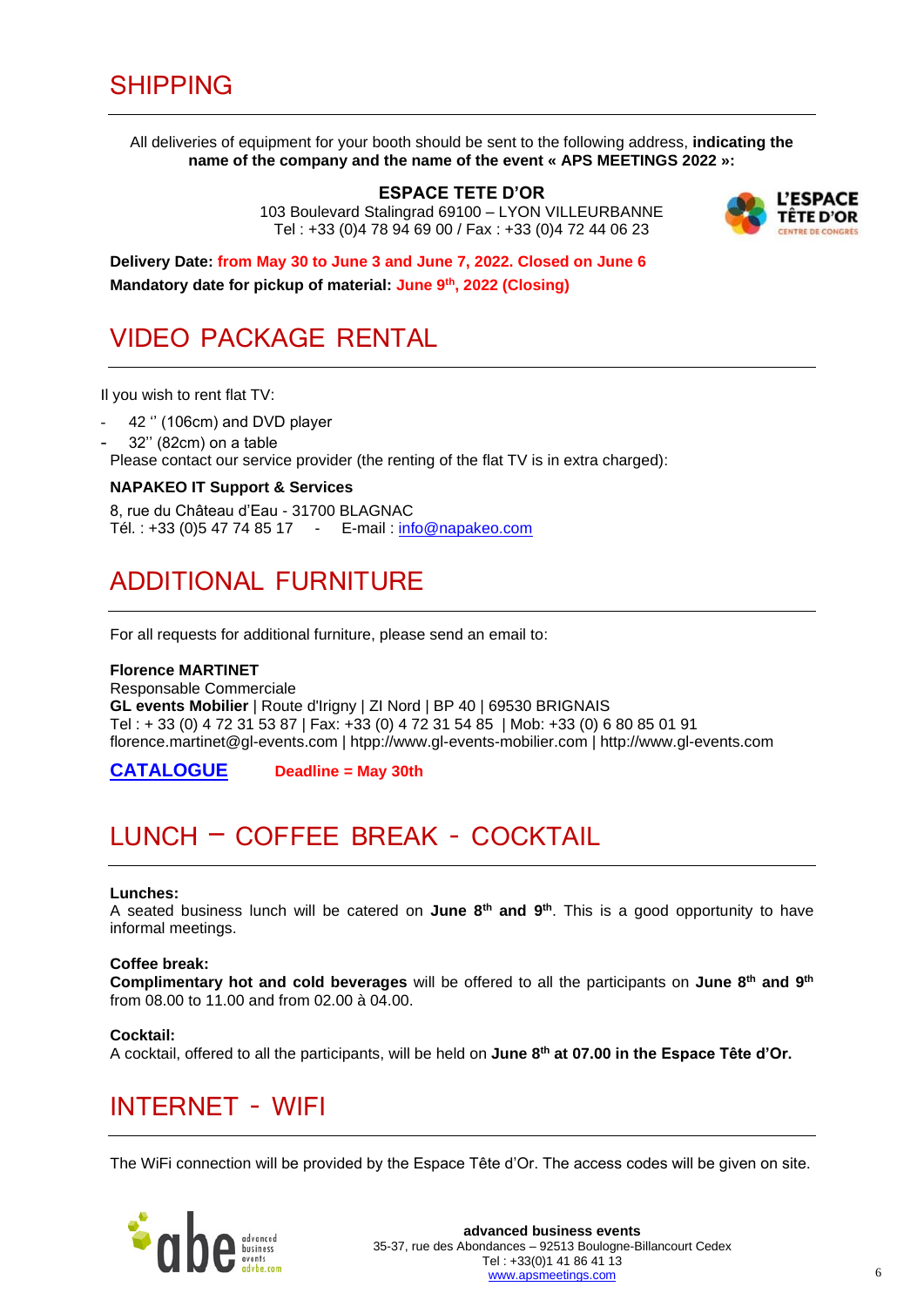# HOW TO GET TO APS MEETINGS

![](_page_6_Picture_1.jpeg)

#### **ROAD**

5 minutes from Périphérique Nord (exit 4 Porte de Saint Clair, Direction Part-Dieu & Villeurbanne).

Motorways: Paris, Geneva, Marseille, Saint-Etienne.

![](_page_6_Picture_5.jpeg)

#### **TRAMWAY**

Line T1; stop « Le Tonkin » (5 min) **MÉTRO**

Lines A & B, stop « Charpennes » (10 min)

![](_page_6_Picture_9.jpeg)

### **BUS**

Lines C2, C26 & 70, direct connection with the Gare de la Part-Dieu, Stop « Parc Tête d'Or Stalingrad » (100m)

![](_page_6_Picture_12.jpeg)

#### **TRAIN**

10 minutes from the Railway station TGV Part Dieu Lyon – Paris: 2 hours Lyon – Genève: 1 hour 45 Lyon – Marseille: 1 hour 35

Informations TGV : Tel - 36 35 **Train times are available on [www.oui.sncf](http://www.oui.sncf/)**

![](_page_6_Picture_16.jpeg)

![](_page_6_Picture_17.jpeg)

**advanced business events** 35-37, rue des Abondances – 92513 Boulogne-Billancourt Cedex Tel: +33(0)1 41 86 41 13 [www.apsmeetings.com](http://www.apsmeetings.com/)